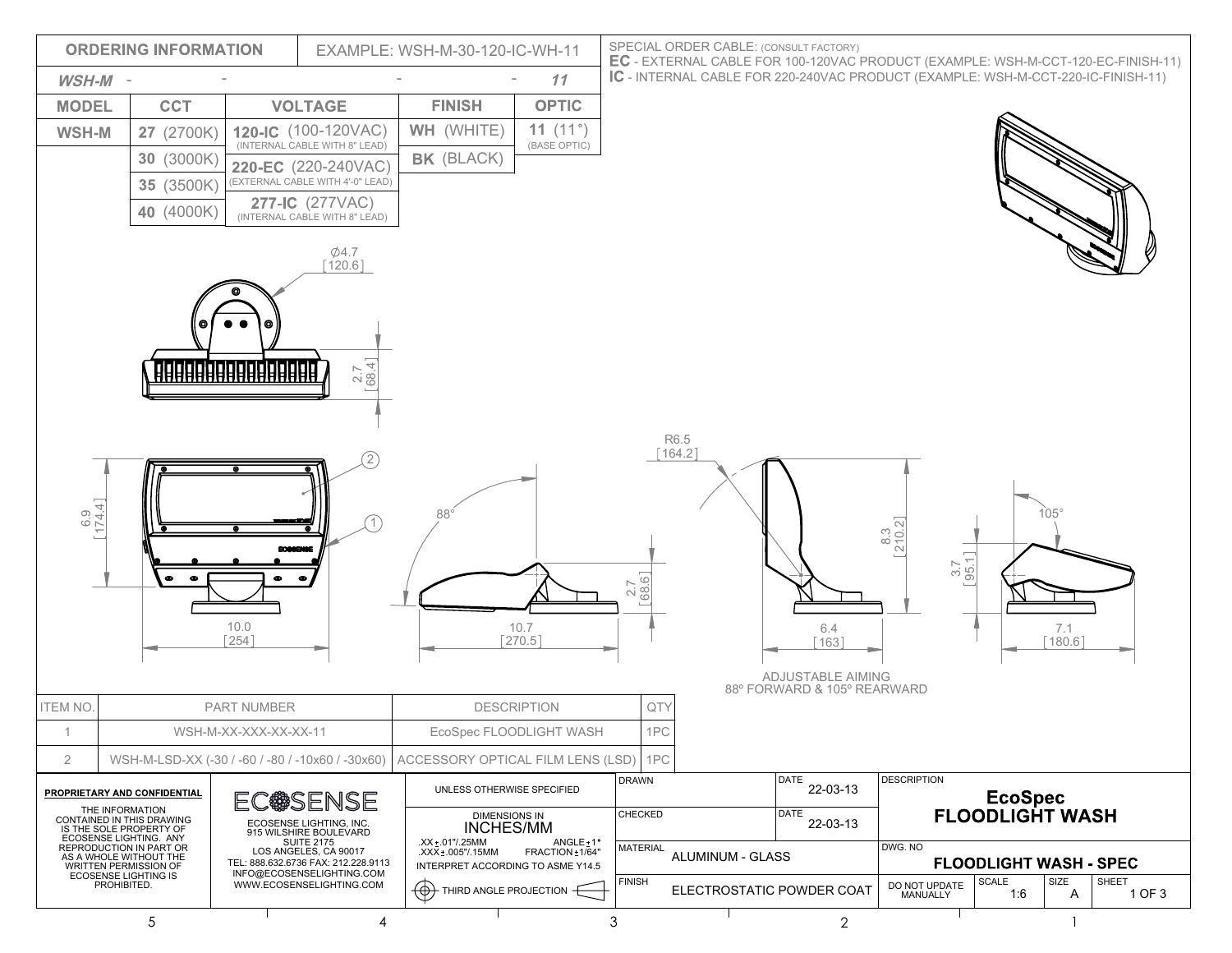|                     | <b>ACCESSORY HALF VISOR</b>                                                                                                                                                     |                                                                                                                                                                 | $\phi$ 4.7<br>$[120.6]$<br>$\frac{41}{103.3}$<br>$\left[ 2\right]$ |                                                                                                                                                                             |     |                            |                                                        |                                 |                           |                                                             |                                 |                 |
|---------------------|---------------------------------------------------------------------------------------------------------------------------------------------------------------------------------|-----------------------------------------------------------------------------------------------------------------------------------------------------------------|--------------------------------------------------------------------|-----------------------------------------------------------------------------------------------------------------------------------------------------------------------------|-----|----------------------------|--------------------------------------------------------|---------------------------------|---------------------------|-------------------------------------------------------------|---------------------------------|-----------------|
| $\frac{6.9}{174.4}$ | œ                                                                                                                                                                               | 10.0<br>$[254]$                                                                                                                                                 |                                                                    | $88^\circ$<br>10.7<br>$[270.5]$                                                                                                                                             |     | $3.9$ $[98]$               | <b>R6.8</b><br>$[173.7]$                               | 7.8<br>198<br>ADJUSTABLE AIMING | $\frac{8.3}{210.2}$       | $\frac{3.8}{97.7}$                                          | $105^\circ$<br>7.2<br>$[184.1]$ |                 |
|                     |                                                                                                                                                                                 |                                                                                                                                                                 |                                                                    |                                                                                                                                                                             |     |                            |                                                        | 88° FORWARD & 105° REARWARD     |                           |                                                             |                                 |                 |
| <b>ITEM NO</b>      | PART NUMBER                                                                                                                                                                     |                                                                                                                                                                 |                                                                    | <b>DESCRIPTION</b>                                                                                                                                                          | QTY |                            |                                                        |                                 |                           |                                                             |                                 |                 |
| $\mathbf{1}$        | WSH-M-XX-XXX-XX-XX-11                                                                                                                                                           |                                                                                                                                                                 |                                                                    | EcoSpec FLOODLIGHT WASH                                                                                                                                                     | 1PC |                            |                                                        |                                 |                           |                                                             |                                 |                 |
| $\overline{2}$      | WSH-M-HV-BK OR WSH-M-HV-WH                                                                                                                                                      |                                                                                                                                                                 |                                                                    | ACCESSORY HALF VISOR (BLACK/WHITE)                                                                                                                                          | 1PC |                            |                                                        |                                 |                           |                                                             |                                 |                 |
|                     | PROPRIETARY AND CONFIDENTIAL                                                                                                                                                    | EC <sup>®</sup> SENSE<br>ECOSENSE LIGHTING, INC.<br>915 WILSHIRE BOULEVARD<br><b>SUITE 2175</b><br>LOS ANGELES, CA 90017<br>TEL: 888.632.6736 FAX: 212.228.9113 |                                                                    | UNLESS OTHERWISE SPECIFIED<br>DIMENSIONS IN<br>INCHES/MM<br>.XX ± .01"/.25MM<br>$ANGLE + 1"$<br>.XXX ± .005"/.15MM<br>FRACTION ± 1/64"<br>INTERPRET ACCORDING TO ASME Y14.5 |     |                            | <b>DESCRIPTION</b><br>DATE<br><b>DRAWN</b><br>22-03-13 |                                 |                           |                                                             |                                 |                 |
|                     | THE INFORMATION<br>CONTAINED IN THIS DRAWING<br>IS THE SOLE PROPERTY OF<br>ECOSENSE LIGHTING. ANY<br>REPRODUCTION IN PART OR<br>AS A WHOLE WITHOUT THE<br>WRITTEN PERMISSION OF |                                                                                                                                                                 |                                                                    |                                                                                                                                                                             |     | CHECKED<br><b>MATERIAL</b> | DATE<br>22-03-13<br>ALUMINUM - GLASS                   |                                 | DWG. NO                   | EcoSpec<br>FLOODLIGHT WASH<br><b>FLOODLIGHT WASH - SPEC</b> |                                 |                 |
|                     | <b>ECOSENSE LIGHTING IS</b><br>PROHIBITED.                                                                                                                                      | INFO@ECOSENSELIGHTING.COM<br>WWW.ECOSENSELIGHTING.COM                                                                                                           |                                                                    | ⊕<br>THIRD ANGLE PROJECTION -                                                                                                                                               |     | <b>FINISH</b>              | ELECTROSTATIC POWDER COAT                              |                                 | DO NOT UPDATE<br>MANUALLY | SCALE<br>1:6                                                | SIZE<br>A                       | SHEET<br>2 OF 3 |
|                     | 5                                                                                                                                                                               |                                                                                                                                                                 | 4                                                                  |                                                                                                                                                                             |     | 3                          |                                                        | $\mathbf{2}$                    |                           |                                                             |                                 |                 |